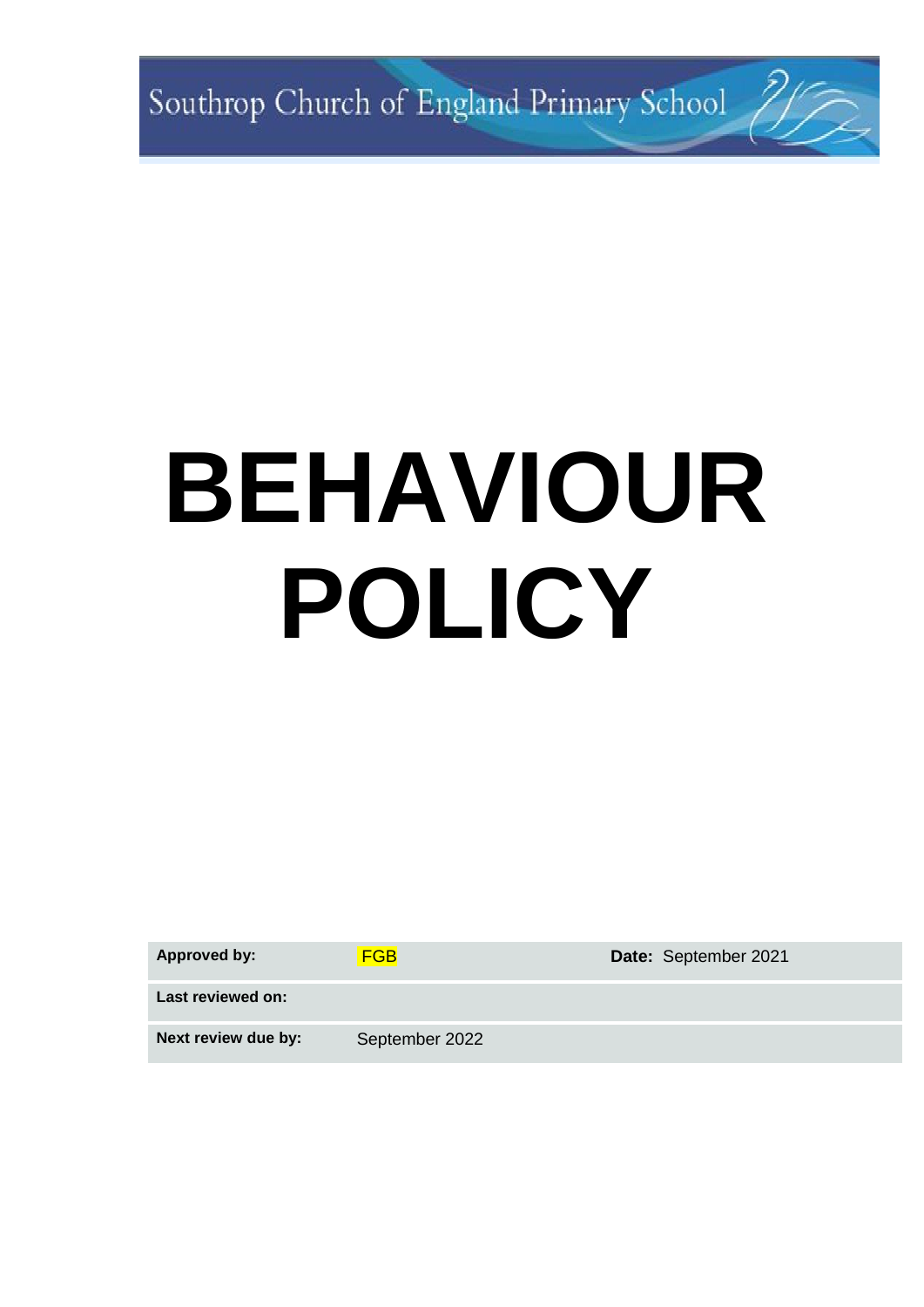## **SOUTHROP C OF E PRIMARY SCHOOL BEHAVIOUR POLICY SEPTEMBER 2021**

## **1.0 Aims:**

- To encourage a calm, purposeful and happy atmosphere within the school.
- To foster positive, caring attitudes towards everyone, where all achievements are acknowledged.
- To encourage increasing independence and self-discipline so that each child learns to choose the best behaviour.
- To have a consistent approach to behaviour throughout the school, with parental co-operation and involvement.
- To make boundaries of acceptable behaviour clear and to ensure safety.
- To help pupils, staff and parents have a sense of direction and feeling of common purpose.
- To help vulnerable pupils such as those with special educational needs, physical or mental health needs, migrant and refugee pupils and looked-after children — receive behavioural support according to their need.

# **2.0 Children's responsibilities are:**

To be ready, respectful and safe

## **3.0 Staff responsibilities are:**

## **To be ready, respectful and safe**

- To treat all children fairly and with respect.
- To raise children's self-esteem and develop their full potential.
- To create a safe and pleasant environment, physically and emotionally.
- To use Restorative Practice methods consistently so the children know what is expected of them.
- To be a good role model.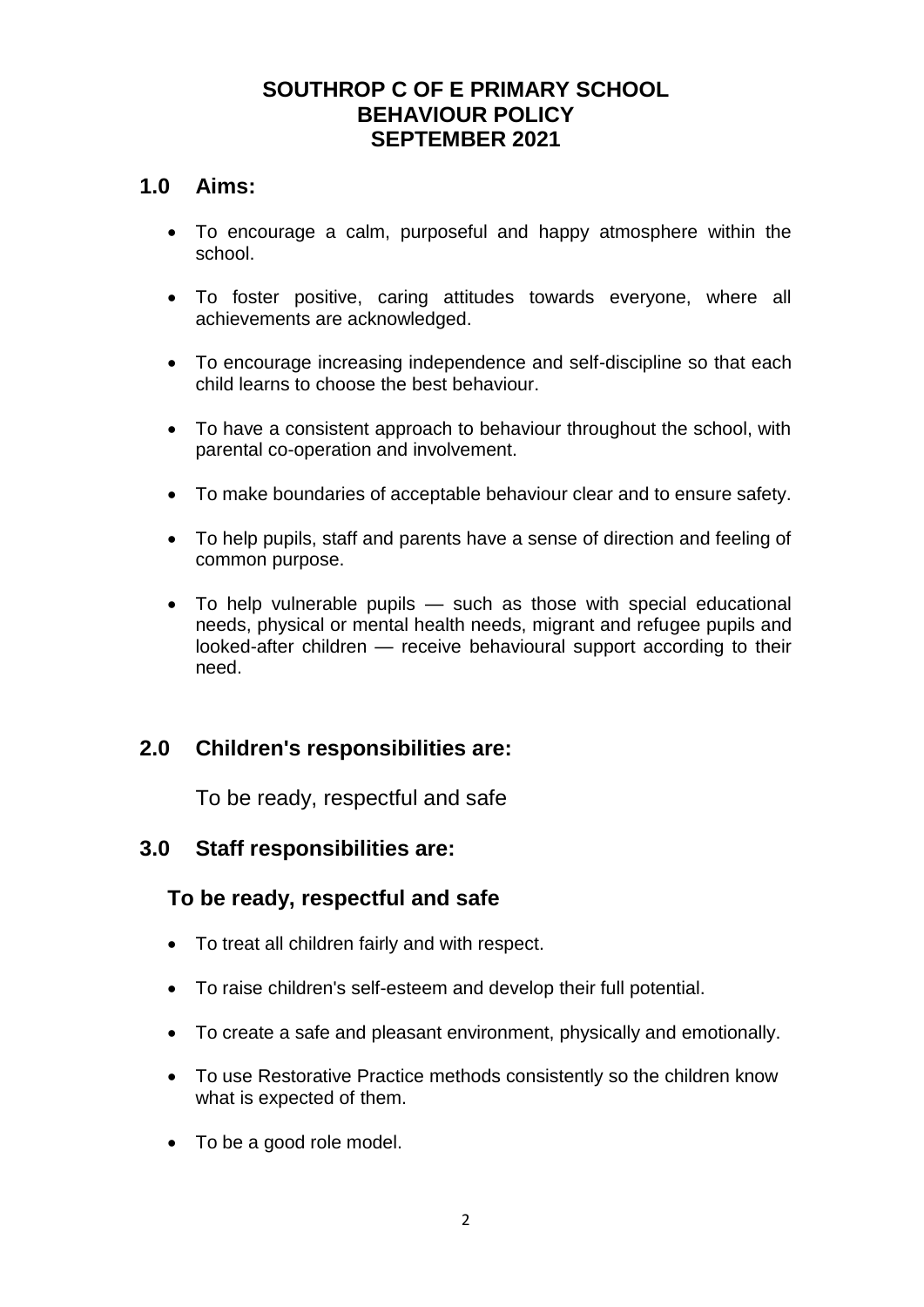- To form a good relationship with parents so that all children can see that the key adults in their lives share a common aim.
- To recognise that each child is an individual.
- To be aware of additional needs of vulnerable children.
- To be aware of their responsibilities for safeguarding children.

## **4.0 Parents' responsibilities are:**

- To make children aware of appropriate behaviour in all situations.
- To encourage their children to treat others with respect and to take care of property and the environment.
- To encourage independence, turn taking and self-discipline.
- To show an interest in their child's activities in school.
- To foster good relationships with the school.
- To support the school in the implementation of this policy.
- To be aware of the school's expectations.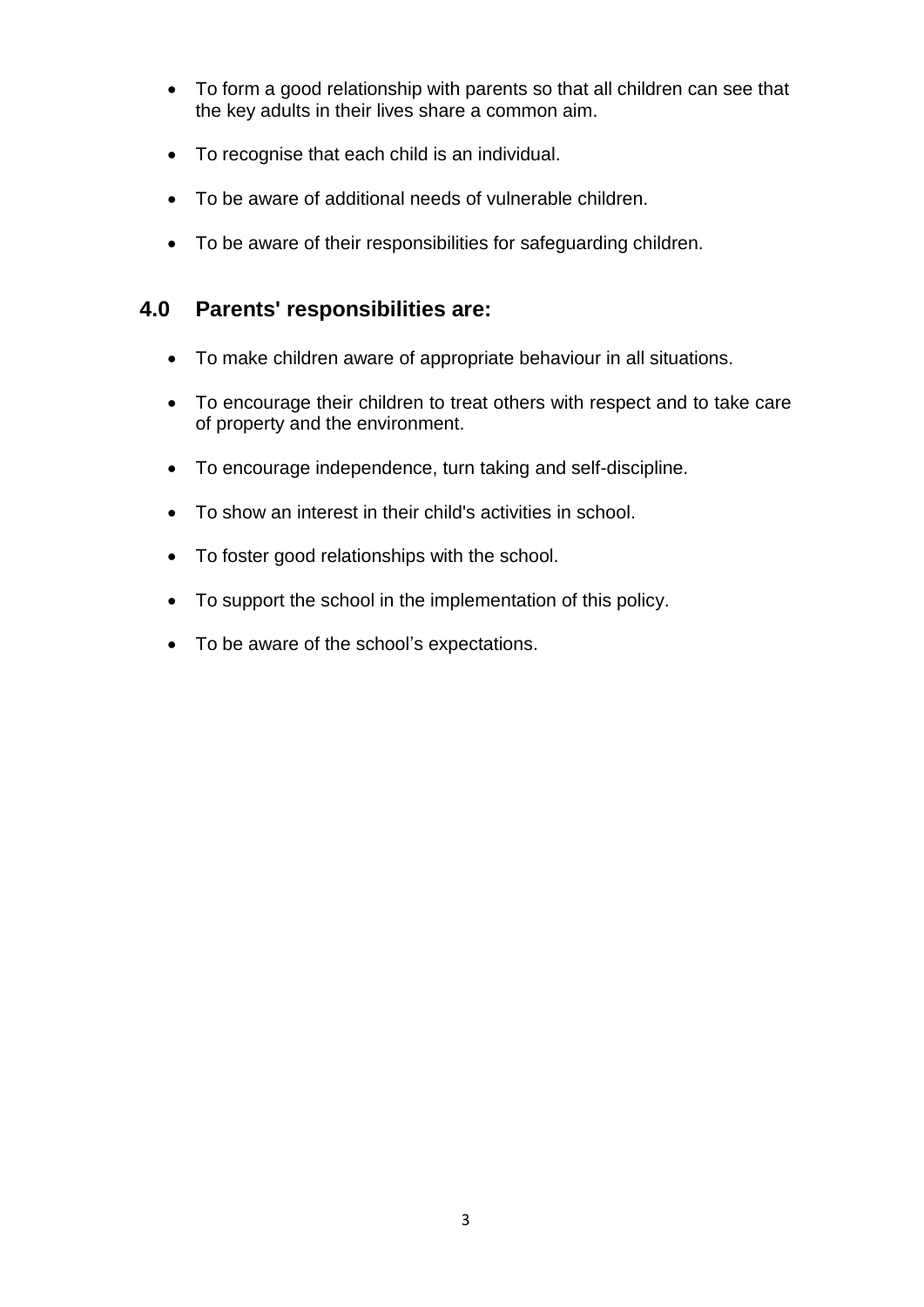## **5.0 What we do to encourage the right behaviour:**

- The children have a clear and simple rule to follow: Ready, Respectful and Safe.
- All members of the school focus on certain behaviours and contribute to the recognition board. Therefore highlighting the positive behaviour.
- We are consistent in our expectations of good behaviours.
- Modelling and rewarding respectful behaviours
- Reinforcing good behaviour through smiling, complimenting and verbal feedback to the children and their parents/guardians
- Star of the day/week
- Recognition board will reward children who have met the weekly behaviour and have gone 'above and beyond'
- Wings will reward children who have taken a risk, to do anything that is a challenge to them.
- House points for maximum effort in learning and behaviour.
- Invitation to Co Head Teachers' lunch.
- Children are expected to take responsibility for their own actions and behaviour but are guided when they have chosen the wrong behaviour.
- We share and celebrate good behaviour publicly and frequently, particularly looking for those that go above and beyond.
- The children will be able to succeed but will also be challenged in the work they are assigned
- We will recognise and support those children who need additional nurture.
- Positive feedback to children and parents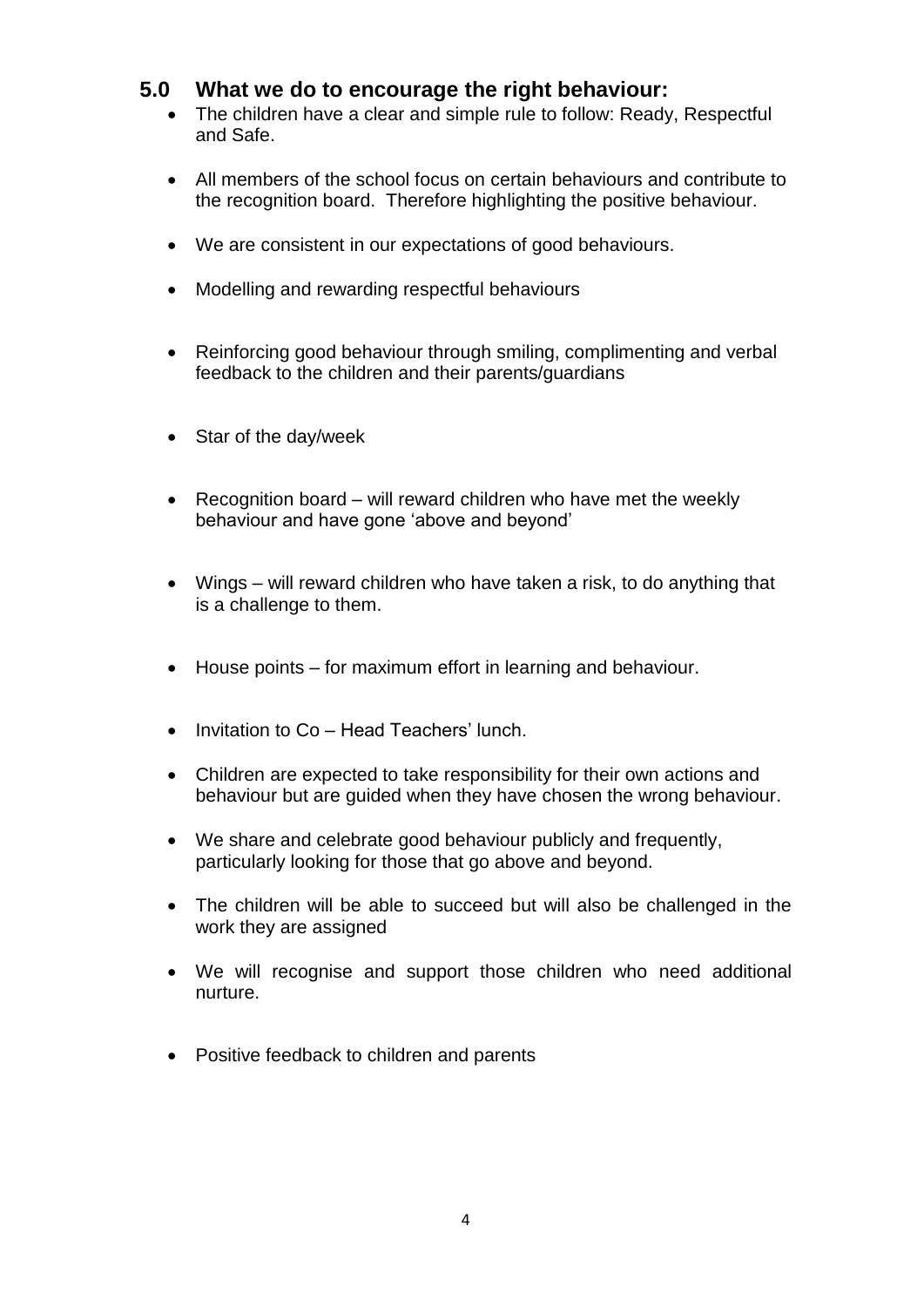## **6.0 What we do if a child chooses the wrong behaviour:**

- We follow Restorative Practice.
- We stay calm.
- We follow step by step interventions to remind the children of the correct behaviour.
- We will use prompting scripts for 30 second intervention and Restorative 3 or Restorative 4.
- Staff who have been affected by a pupil's behaviour takes responsibility for follow through with Restorative Practice.
- We encourage children to take responsibility for their own behaviour and to resolve disagreements themselves.
- As part of a restorative meeting staff will agree with the child/children 'What needs to happen to make things ok'.
- Where this behaviour is persistent parents will be contacted.
- Involvement of Co- Head teachers.

## **7.0 Equalities**

7.1 This policy has been written to take into account the needs of all regardless of age, disability, race, religion, belief and gender.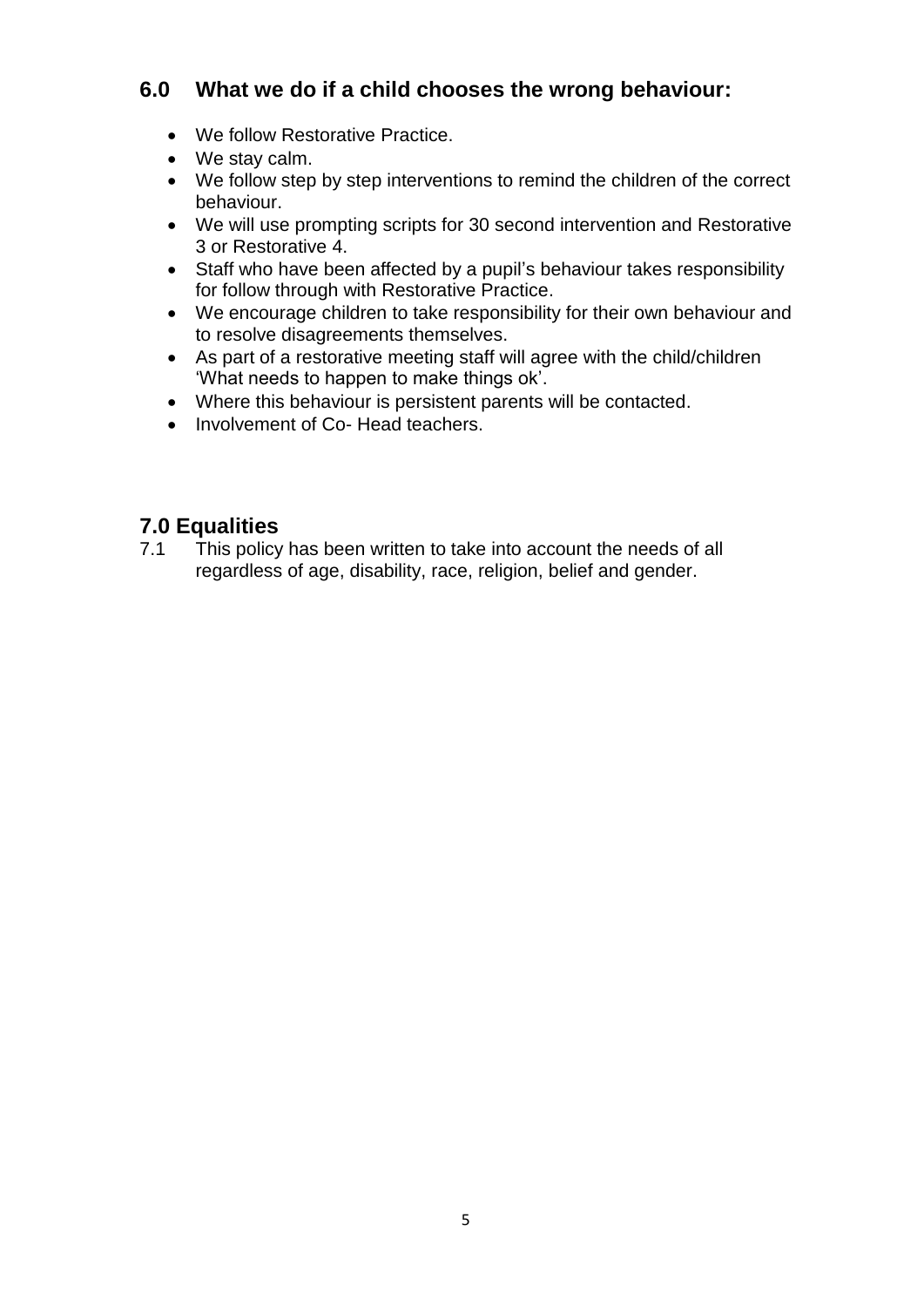## **8.0 PLAN FOR BEHAVIOUR MANAGEMENT**

## **8.1 STAGE 1 - MINOR MISDEMEANOURS:**

Wandering about, calling out, interrupting the teacher when talking to the whole class, interrupting other pupils, ignoring minor instructions, talking with other pupils, silly noises, pushing in line.

#### **Interventions:** Minimal

- Eye contact.
- Proximity
- Reminders
- Change of seating
- Giving them take up time and assuring them that you will be following it up.

## **8.2 STAGE 2 - LESS SERIOUS MISBEHAVIOUR:**

Not responding to teacher's requests to work. Being more disruptive, deliberately causing a disturbance. General refusal to do anything. Accidental damage through carelessness. Cheek, off-hand comments. Minor challenge to authority. Annoying other children.

#### **Interventions:**

- 30 second intervention.
- Restorative 4 and Restorative 3.
- Possible informal contact with parents.
- Possible separation from the rest of the class/group.
- Time out of class as appropriate to calm down.

## **8.3 STAGE 3 - MORE SERIOUS MISBEHAVIOUR:**

Swearing. Harming someone through reckless behaviour. Damage to school/pupil's property. Leaving class without permission. Repeated refusal to do set tasks. Continued or more serious cheek/challenge to authority. Harmful / offensive name calling. Bullying.

#### **Interventions:**

- Restorative meeting.
- Restorative 4 and Restorative 3.
- Possible separation from the rest of the class/group.
- Time out of class as appropriate to calm down.
- Formal contact with parents by the Co-Head teacher in consultation with the class teacher.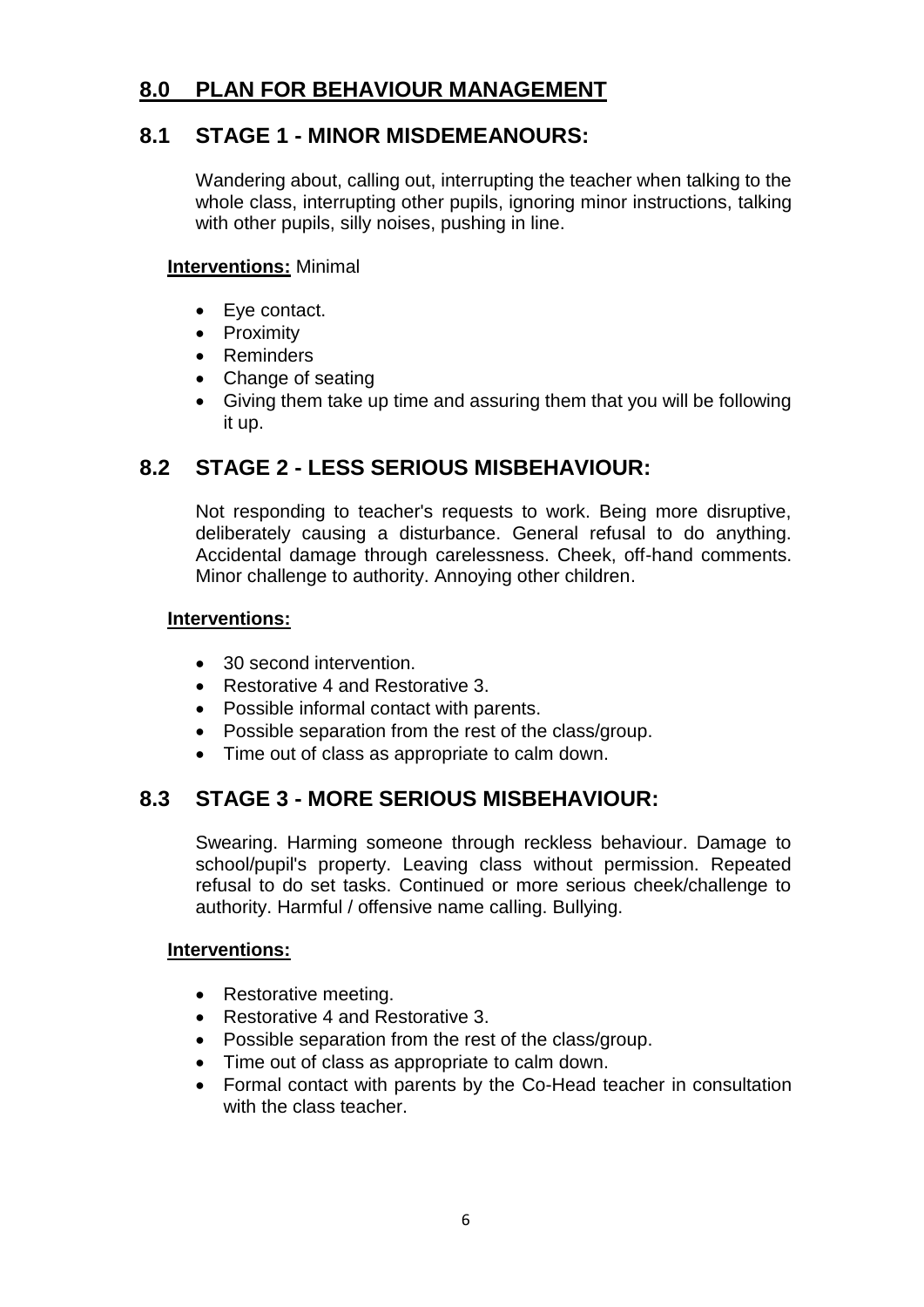# **8.4 STAGE 4 - VERY SERIOUS MISBEHAVIOUR:**

Repeatedly leaving classroom without permission. Fighting and intentional physical harm to other children. Throwing large dangerous objects. Serious challenge to authority. Verbal abuse to any staff. Vandalism. Stealing. Persistent bullying.

#### **Interventions:**

- Co-Head teacher to contact parents that day.
- Restorative meeting with all involved and parents, where appropriate.
- Co-Head teacher's report to be entered in My Concern.
- All incidents are tracked.
- Discuss inclusion on SEN register, possible referral to Educational Psychologist.

## **8.5 STAGE 5 - EXTREMELY SERIOUS:**

Extreme danger or violence. Very serious challenge to authority. Verbal/physical abuse to any staff. Running out of school.

#### **Interventions:**

Action to be taken by Co- Head teacher.

- Inform Chair of Governors.
- Formally notify parents of the incident
- $\bullet$  Initiate procedures for fixed term exclusion.

#### **9.0 Values.**

9.1 Our twelve school values underpin the life of the whole school community. Those particularly pertinent to behaviour are:

Courage: Doing the "right thing" which means owning up to unacceptable behaviour or informing adults when you have seen someone doing something that they shouldn't.

Forgiveness: Staff will forgive rules being broken when someone is genuinely sorry for doing this. Children are encouraged to forgive others who have hurt them as a way of reconciliation.

Justice: The rules of the school are fair and will be fairly applied. In this way everyone can see that justice is done.

Compassion: In disputes we try to make sure that all concerned can see each other's the viewpoints. Reconciliation requires compassion for victims and sometimes for perpetrators.

Respect: The school rules are based on respect for pupils, staff visitors, the school environment and everyone's property.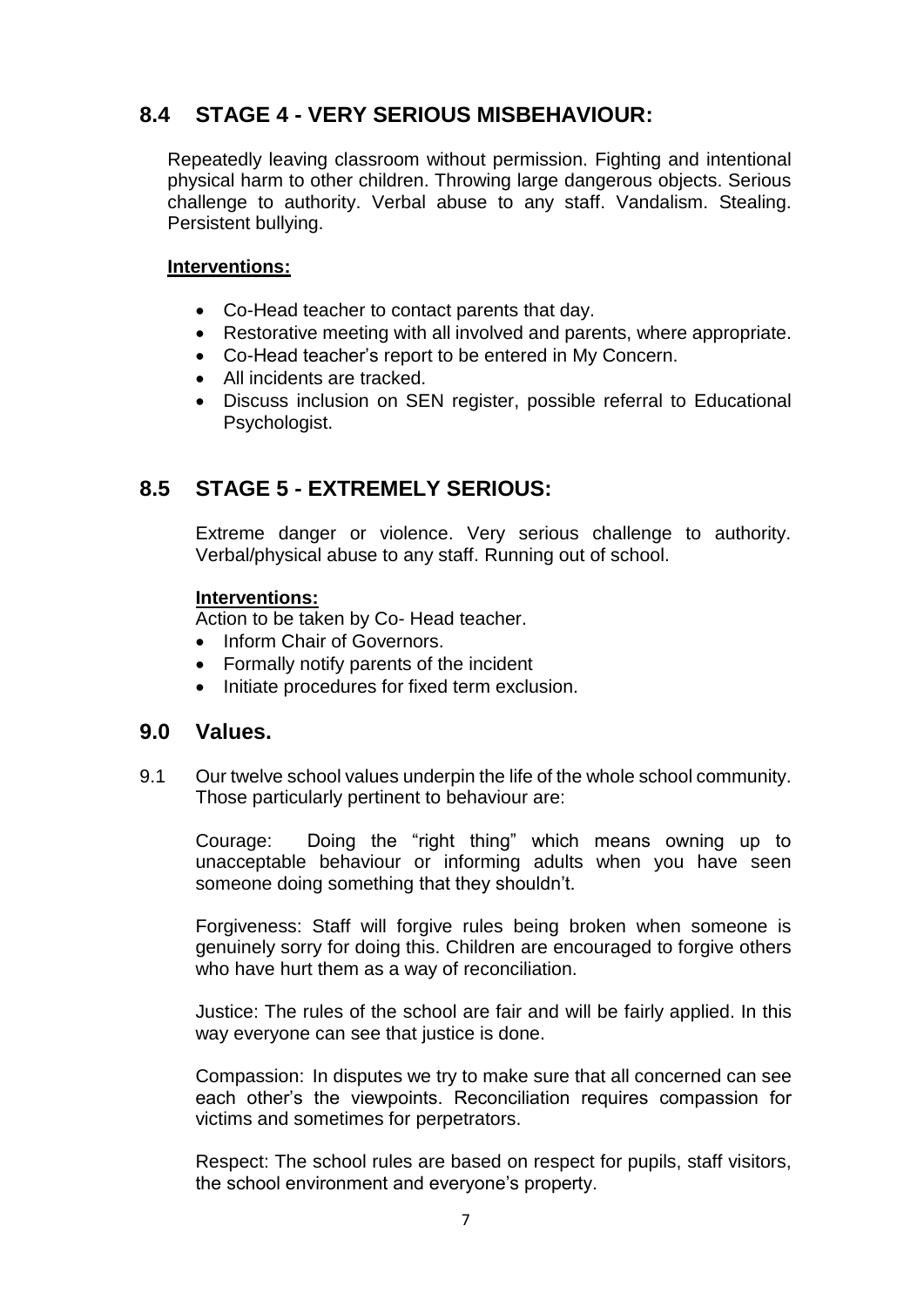Responsibility: Pupils are expected to take responsibility for their actions.

## **10.0 Monitoring and review**

10.1 This policy is monitored by the Governing Body and will be reviewed every year**.**

# **APPENDIX 1**

## **30 second intervention**

You own your own behaviour. Your poor behaviour does not deserve my time. You are better than the behaviour you are showing today. Do you remember yesterday when you… That is the person I know. That is the Theed to see today. Thank you for listening.

(Document any secondary behaviours and address later.)

# **APPENDIX 2**

## **Restorative 4 for Swans**

What happened? How did this make people feel? What have you thought since? What can we do to make things different in the future?

# **Restorative 3 for Cygnets**

What happened? How did this make people feel? What should we do to make it right?